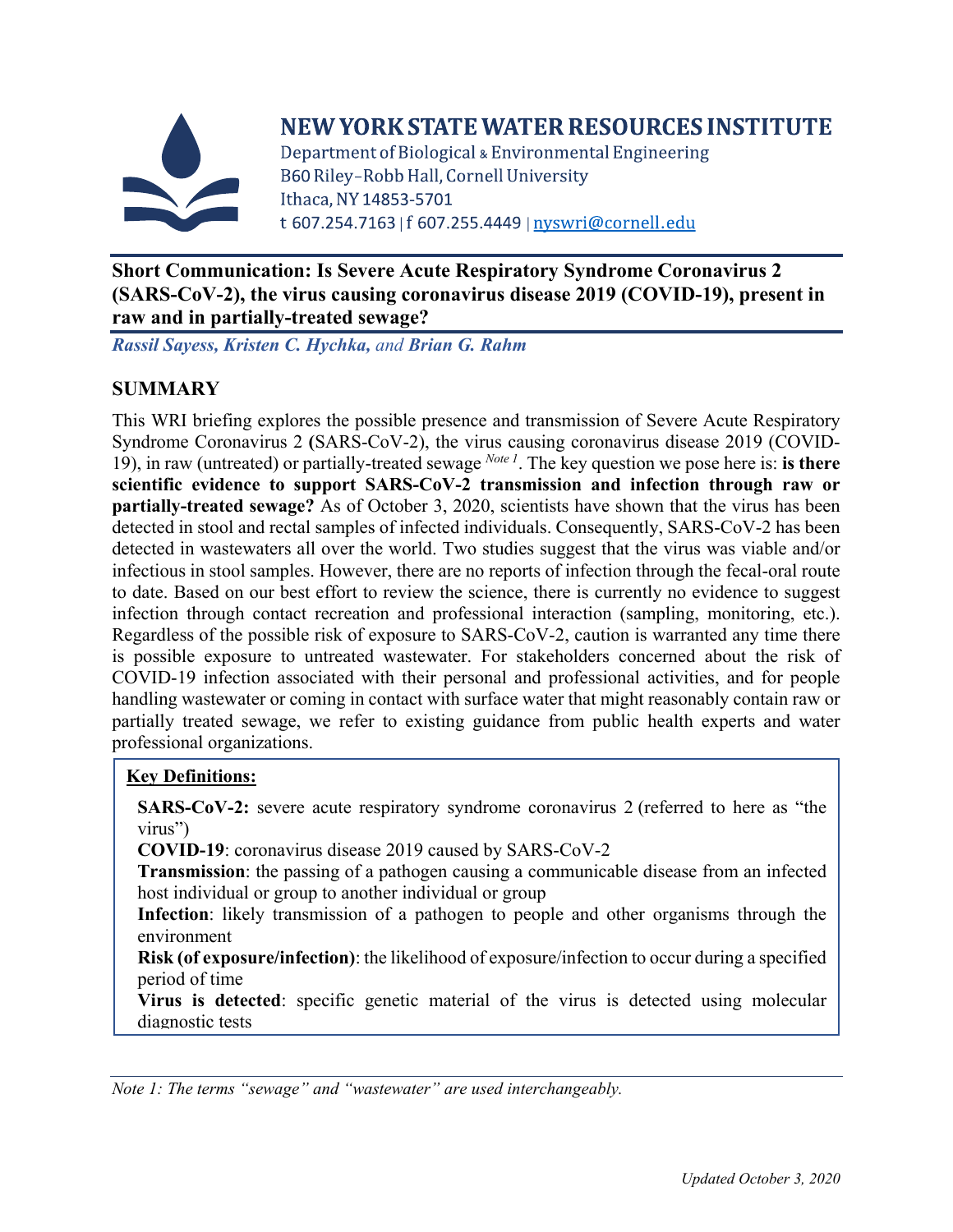#### **SCOPE & FINDINGS**

Starting January 2020, the scientific and medical community started mobilizing to understand the modes of transmission of SARS-CoV-2. The two primary modes of transmission identified were: respiratory and contact. However, early reports have cautioned that the virus might also be transmitted through the fecal-oral route<sup>1</sup>. This preliminary notion is based on studies of previous coronaviruses (e.g., SARS-CoV and MERS-CoV) that have shown that in the absence of disinfection, the viruses can survive in sewage for a period of time under varying environmental conditions**[2,](#page-5-1) [8](#page-5-2)** .

The focus of this work is not on disinfected wastewater since the literature suggests that SARS-CoV-2 cannot survive the disinfection processes of water and wastewater treatment plants**[9](#page-5-3)**. However, not all wastewater is disinfected - in fact, there are multiple pathways that untreated, or partially-treated sewage can enter waterbodies. For example, untreated or partially-treated sewage can be discharged by a wastewater treatment plant in the event of: 1) a combined sewer overflow (CSO) event, or 2) treatment plant malfunctions or failures (such as clogs or leaky sanitary sewer pipes). In addition to that, treated effluent that has not been disinfected can be legally discharged when a plant disinfects only seasonally or is not required to treat the effluent prior to release. Untreated wastewater can also enter a waterbody through pathways not related to wastewater treatment plants, including illegal sewage discharges and leaky septic systems.

In New York State, the Sewage Pollution Right to Know Law**[10](#page-5-4)** requires that publicly owned treatment works (POTW) must notify the public within two hours of discovery of a discharge of untreated or partially-treated sewage. However, this law does not cover discharges from privately owned treatment works or POTWs that are in compliance with a NYSDEC (New York State Department of Environmental Conservation) approved plan or permit. Due to these exemptions, and the non-POTW pathways laid out above, public knowledge of untreated wastewater in waterways and of the risk of exposure due to contact water uses is complex and incomplete.

The main question we pose here is: is there scientific evidence to support a route to infection of COVID-19 through raw or partially-treated wastewater? In an attempt to answer this question, we put forth a series of questions (see below), created a diagram with the possible pathway of infection, and color-coded the statements in that diagram according to the available literature (Figure 1). Based on our understanding, for SARS-CoV-2 to be transmitted from one person to another through wastewater: 1) the virus must be detected **and** be viable in the stools of patients, 2) the virus must be detected **and** be viable in raw sewage, and 3) the virus must be detected **and** be viable in surface waters that receive raw or partially-treated (not disinfected) sewage. In addition to this sequence of events, there are environmental factors to consider in addition to a viral load (quantity) that must be high enough to cause an infection. While we understand that these are these key components with regards to assessing the risk of infection, there is not enough information in the literature for us to present conclusive statements on these matters.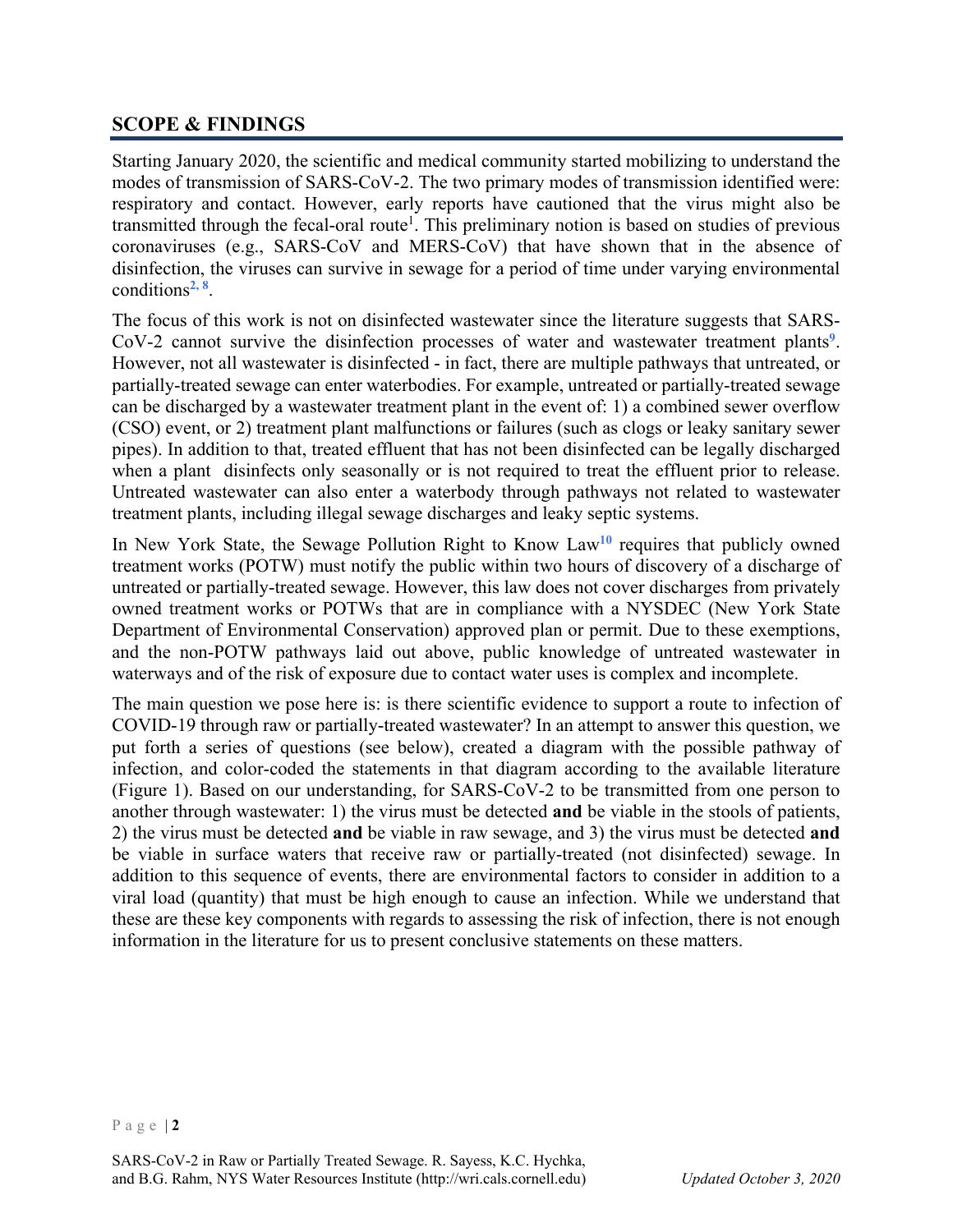### *1. Do individuals with COVID-19 shed the virus in their stool?*

Numerous studies have shown that **stool and rectal samples of infected individuals tested positive for the virus**<sup>e.g., [1,](#page-5-0) [11-](#page-5-5)[24](#page-5-6). The positive results for some individuals came at a later stage</sup> of infection and often persisted even after the nasopharyngeal testing was negative**[1,](#page-5-0) [14-](#page-5-7)[24](#page-5-6)**. This suggests extended viral shedding in feces of infected individuals, even after being cleared by nasopharyngeal testing.

# *2. Is the virus viable in stools of COVID-19 patients?*

As of October 3, 2020, **two peer-reviewed studies successfully isolated live and/or infectious SARS-CoV-2 virus from stool samples of COVID-19 patients<sup>12, [13](#page-5-9)</sup>. While this suggests the** possibility of fecal-oral transmission, there are **no reports of infection through the fecal-oral route to date.** 

# *3. Has the virus been detected in untreated wastewater?*

**SARS-CoV-2 has been detected in untreated wastewater** all over the world**e.g.[, 14,](#page-5-7) [25](#page-5-10)[-31](#page-5-11) (Note 2)**. The samples tested positive for virus RNA using quantitative reverse transcription-polymerase chain reaction (RT-qPCR)**[14,](#page-5-7) [25-](#page-5-10)[31](#page-5-11)**, a method that does not assess virus viability or infectivity. There is currently **no information on how long detectable virus can last in wastewater or under what environmental conditions.**

### *4. Is the virus viable in untreated wastewater?*

The authors of **one peer-reviewed study evaluated the vitality of SARS-CoV-2 in wastewater** using non-human cells and concluded **that the ability of the virus to infect was insignifican[t31](#page-5-11)**. There is currently **no other information yet on whether or not the virus is viable in wastewater**. However, previous coronaviruses were known to be readily inactivated in water and wastewater at ambient temperatures compared to other groups of human enteric viruses<sup>[32,](#page-5-12)</sup> **[33](#page-5-13)**.

# *5. Has the virus been detected in surface water that receives untreated or partially-treated sewage?*

**In one peer-reviewed study, SARS-CoV-2 was detected in 3 out of 4 samples** taken from two rivers in Italy that were sampled on two different dates<sup>[31](#page-5-11)</sup>. The authors associated this detection with non-treated discharges into the rivers and with CSO events.

*6. Is the virus viable in surface water that receives untreated or partially-treated sewage?* The authors of the same peer-reviewed study referenced in Question 5 reported that the ability of the virus to infect was negligible**[31](#page-5-11)**. There is currently **no other information on the presence or the viability of the virus in surface waters.**

*Note 2: Reference 28 is a preprint, i.e., it is a preliminary report that has not been peer-reviewed.*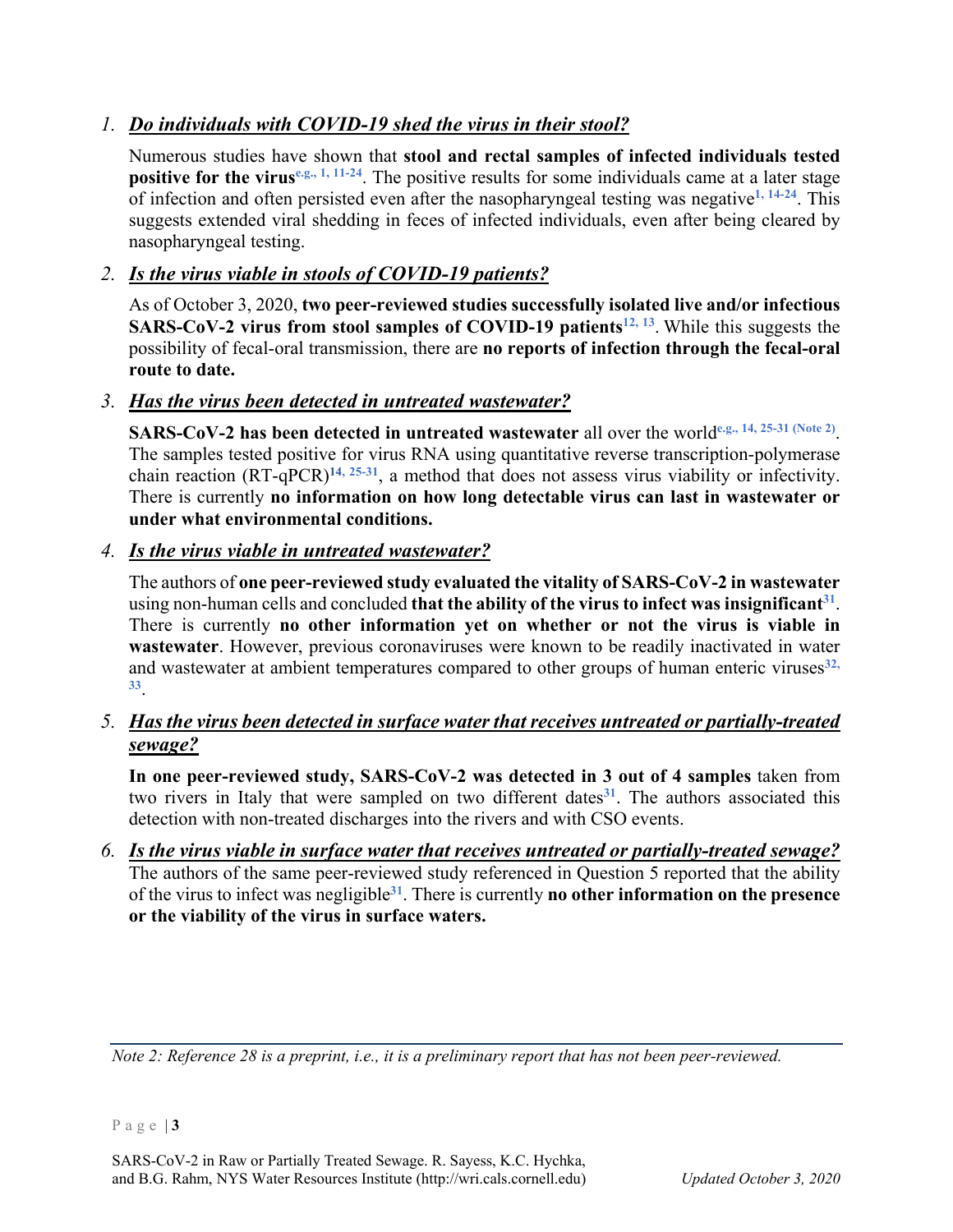

*Figure 1. Diagram of possible viral transmission pathways and infection end points associated with untreated or partially treated sewage. The yellow, grey, and blue boxes indicate that this statement has been supported, refuted, or not yet established with scientific evidence, respectively.*

# **CONCLUDING REMARKS**

Given that the viability of SARS-CoV-2 in wastewater has not been demonstrated, there is currently no evidence to suggest infection through contact recreation and professional interaction (sampling, monitoring, etc.). However, given the rapidly evolving body of knowledge on this virus, and the public health implications of infection, it seems prudent to take a conservative approach. For people handling wastewater, or for those coming in contact with surface water that might reasonably contain raw or partially treated sewage, there are existing guidelines in place for doing so safely (see Current Guidance below). These guidelines prescribe a combination of best sanitation and hygienic practices, as well as personal protective equipment (PPE). A reasonable response to stakeholders interested in the questions addressed here could reference these existing guidelines, and act as a reminder that conservative approaches to protection are appropriate given the state of knowledge and the risks associated with COVID-19 infection. This document aims to increase dialogue and provide reference points regarding the current research on the presence of the virus in raw or partially treated sewage. For medical advice and other recommendations, please consult a medical professional or the Center for Disease Control and Prevention (CDC – see Current Guidance below).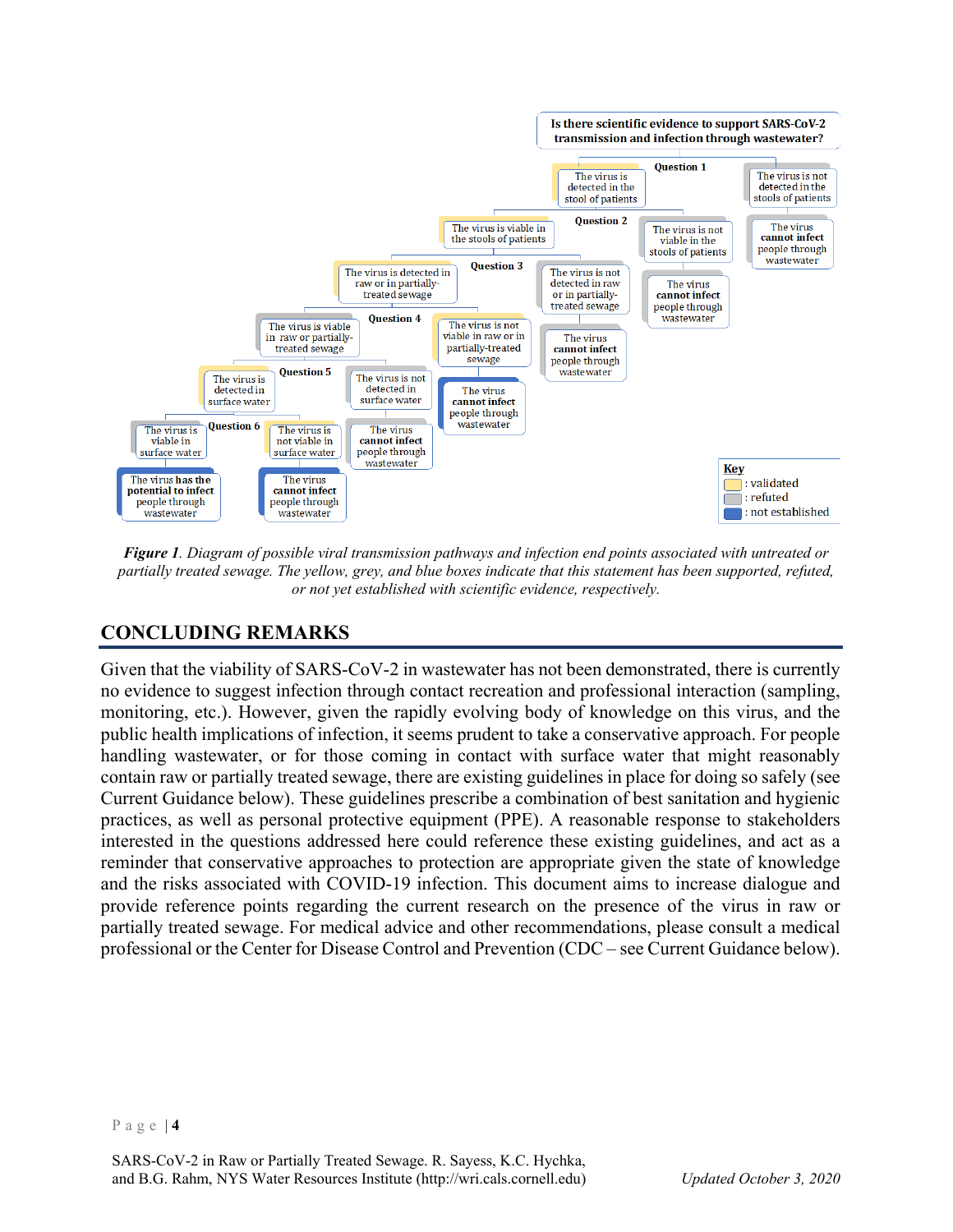#### **Current Guidance:**

- For general guidelines for people, visit the Center for Disease Control and Prevention (CDC) website at: [https://www.cdc.gov/coronavirus/2019-ncov/index.html.](https://www.cdc.gov/coronavirus/2019-ncov/index.html)
- For specific guidelines for wastewater management workers and employers, visit the Occupational Safety and Health Administration (OSHA) website at: <https://www.osha.gov/SLTC/covid-19/solid-waste-wastewater-mgmt.html>
- For specific guidelines for water professionals, visit the Water Environment Federation (WEF) website at: [https://wef.org/news-hub/wef-news/the-water-professionals-guide](https://wef.org/news-hub/wef-news/the-water-professionals-guide-to-the-2019-novel-coronavirus/)[to-the-2019-novel-coronavirus/](https://wef.org/news-hub/wef-news/the-water-professionals-guide-to-the-2019-novel-coronavirus/)

# **ACKNOWLEDGEMENTS**

This short communication was made possible by support from the [Cornell Atkinson Center](https://www.atkinson.cornell.edu/) for [Sustainability.](https://www.atkinson.cornell.edu/)